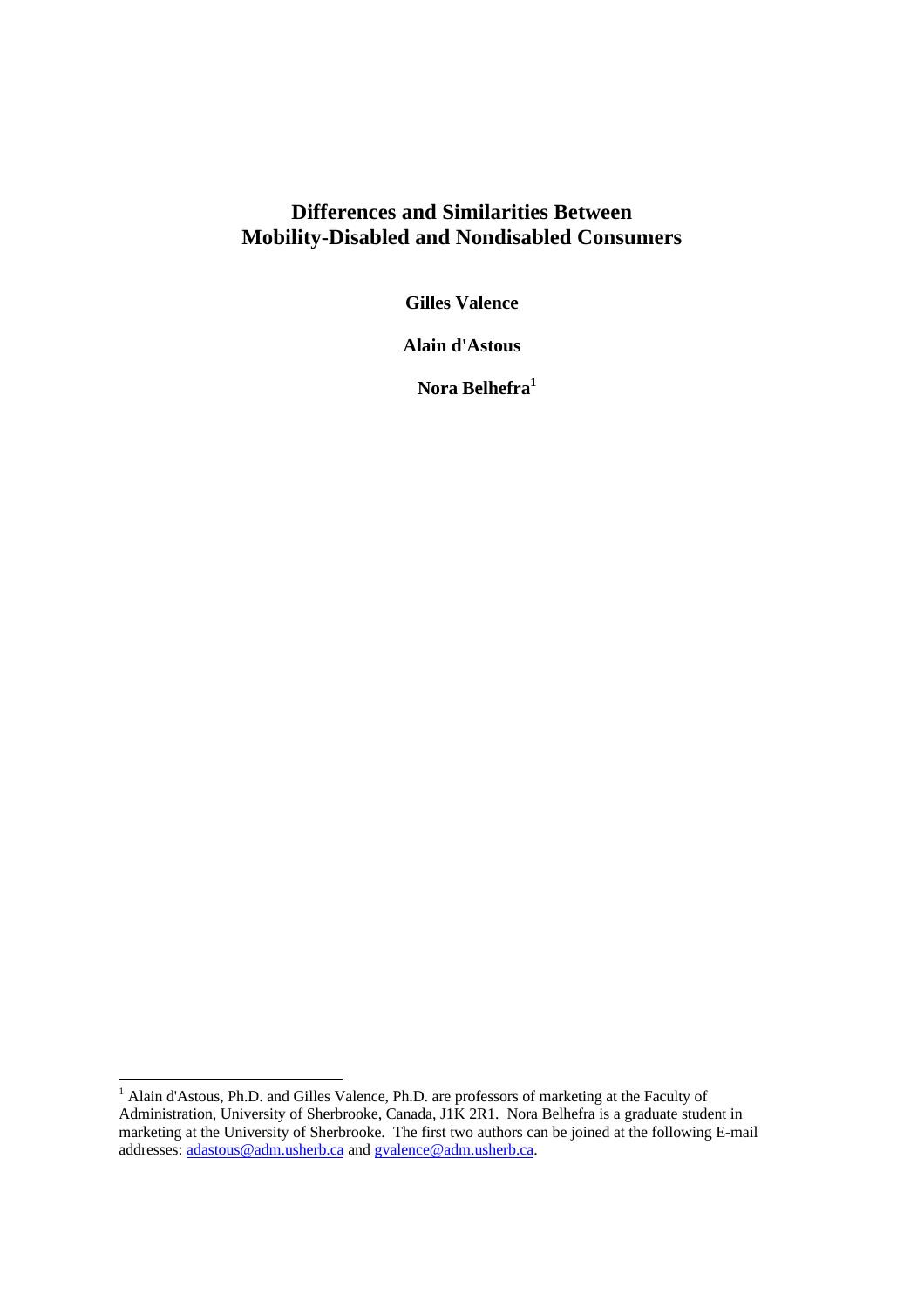### **1. Introduction**

Academic research in marketing on the subject of the disabled consumer is quite limited. Only three articles have appeared so far in the marketing literature, and these date back to the last two years. Stephens and Bergman (1995) point to the need to consider the disabled as valued consumers, this being a consequence of the passage of the Americans with Disabilities Act (ADA) in 1990 in the U.S. Using a qualitative research approach, Vézina, d'Astous and Deschamps (1996) offer preliminary findings about the decision process of blind consumers in Canada. Burnett and Paul (1996) focus on media habits of mobilitydisabled versus nondisabled consumers.

The study of disabled consumer is an important research topic. The accepted figure of 43 million disabled Americans (Reedy, 1993) and the often quoted proportion of 10%-15% of the overall population by the National Center for Health Statistics (1988) convince us that a significant number of individuals living in the West fit in that broad category. What seems more compelling though is the necessity of expanding our knowledge about this under-researched subject, using the accumulated tools of consumer behavior theory. One logical way to blaze this new territory is to investigate consumer behavior constructs susceptible of discriminating between disabled and nondisabled consumers.

Reedy (1993) has propounded a taxonomy of physiographic segmentation, which refers to four broad groups, based on as many clusters of impairments: mobility impairments, hearing impairments, sight impairments and speech impairments. Both on the basis of the appropriateness of building on Burnett and Paul's (1996) previous research and the interest in concentrating on a single group, as well as the desirability of reaching a sufficient number of respondents, the present research focuses on mobility-disabled consumers as a point of comparison with nondisabled consumers.

### **2. Research objectives**

Comparing groups of people with regard to their similarities and differences corresponds to a straightforward approach in marketing research. However, the nature of the exercise depends much on the objectives being pursued. In this case, because of the exploratory nature of the research, we have chosen first to compare the consumption-related behaviors and orientations as well as the demographics of the two groups of people, and second to evaluate the perceptions of mobility-disabled consumers as to the various obstacles they have to overcome in the marketplace.

The specific consumption-related behaviors and orientations we have retained in view of their importance and impact on the development of consumer theory are the following: materialism, innovativeness, decision-making and social influence.

Materialism is a construct which has been popularized by Belk (1984, 1985), Richins (1987, 1992) and Richins, McKeage and Najjar (1992). It is construed as general materialism and personal materialism (Richins, 1987), the former corresponding to the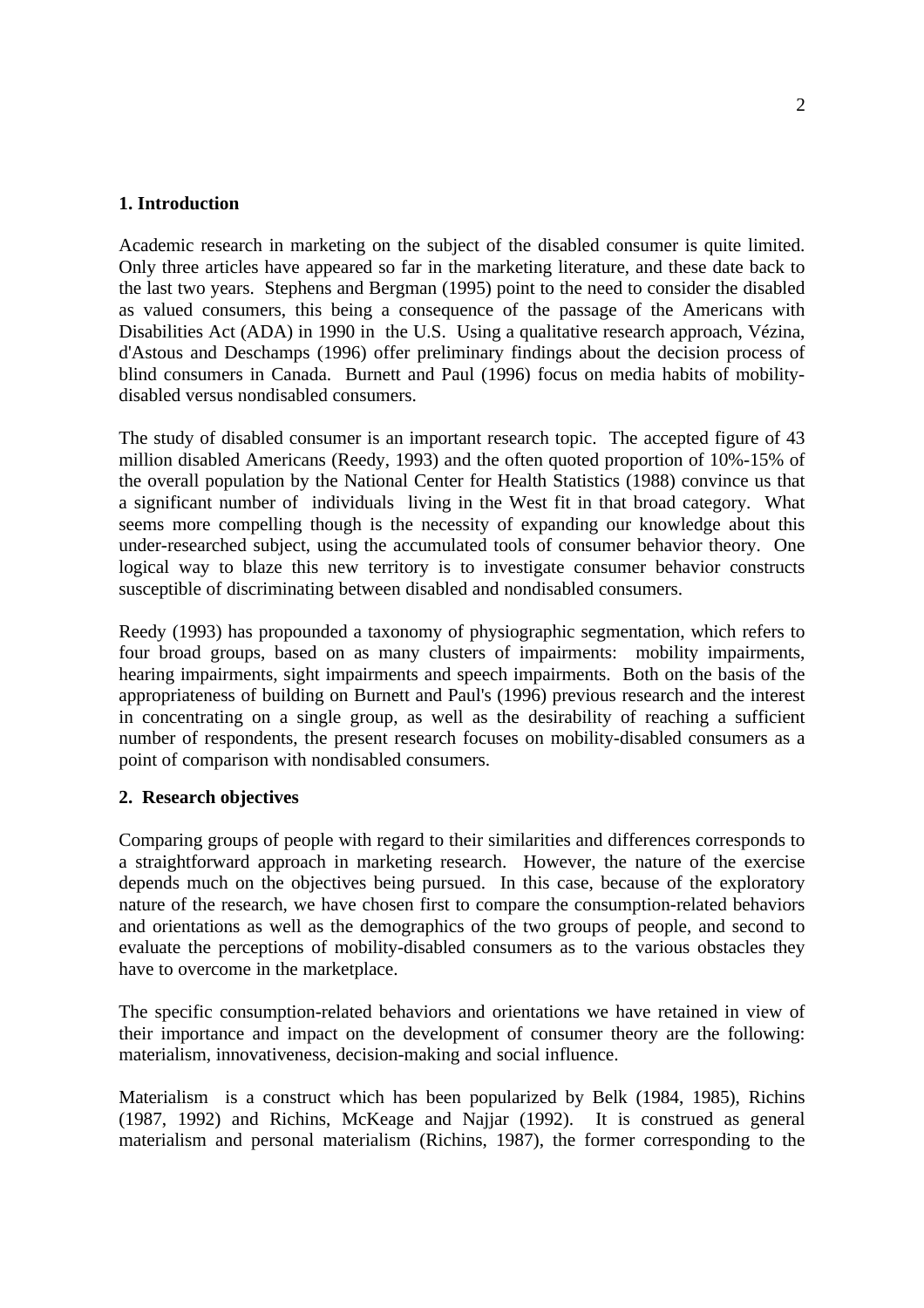belief that money breeds happiness, and the latter referring to an individual's degree of feeling that his or her happiness rests on material wealth. Sherman and Newman (1978) have shown that consumer goods may play some therapeutic function among older people or people suffering from mental problems. This finding has led us to research hypotheses in the context of the current research.

Innovativeness is a personal trait derived from the seminal work of Robertson (1967) and Rogers (1969, 1976). Over and above the five well known categories of adopters developed by Rogers and Shoemaker (1971), the trait has been examined in consumer behavior research by Midgley and Dowling (1978), Hirschman (1980) as well as Bearden, Calcich, Netemeyer and Teel (1985), among others. Many researchers accept the classical hierarchy of internal steps by which a consumer adopts an innovation: awareness, interest, evaluation, liking and adoption. In the absence of any contradictory literature on the subject, we assume that mobility-impaired consumers go through the same sequence of attitudinal steps, even though they might require some assistance when it comes to actualizing into a purchase a previously formed attitude.

The decision-making process has been popularized through the seminal textbook of Engel, Kollat and Blackwell (1968), who had borrowed this idea of a sequential process from Dewey (1910). Although criticized by Olshavsky and Granbois (1979) and others, it has stimulated numerous conceptual developments and now permeates consumer behavior theory as a whole. Moreover, the decision-making process is consistent with other popular cognitive models such as the Fishbein model (1963), the Lavidge and Steiner model (1961), among others.

Social influence is a research topic which has been developed by sociologists and social psychologists (Asch, 1952; Deustsch and Gerard, 1955; Kelman, 1958). Basically, we now recognize two types of consumer social influences, normative and informational (Burnkrant and Cousineau, 1975). Normative social influence operates whenever one seeks approval from others, while informational influence occurs whenever one uses others as a source of information for determining appropriate behaviors. Hallé (1995) has already emphasized the fact that mobility-disabled consumers value dearly the opinion of their equals, since they generally receive information from people who experience the same predicament.

### **3. Research hypotheses and research questions**

From the scarce literature on the subject of the disabled consumer, it is hard to derive hypotheses concerning differences between disabled and nondisabled consumer, at least with respect to consumption-related orientations. With regard to materialism though, while we would propose no difference between the two groups inasmuch as general materialism is concerned, we would submit that mobility-disabled consumers do have greater expectations as to the experiential aspect of materialism, because of the therapeutic function that cherished goods play mostly with older people and people with mental problems (Sherman and Newman, 1978. As for the decision-making process, since it is a complex process, it seems more appropriate not to formulate any hypothesis, but rather keep it as research questions. Hence: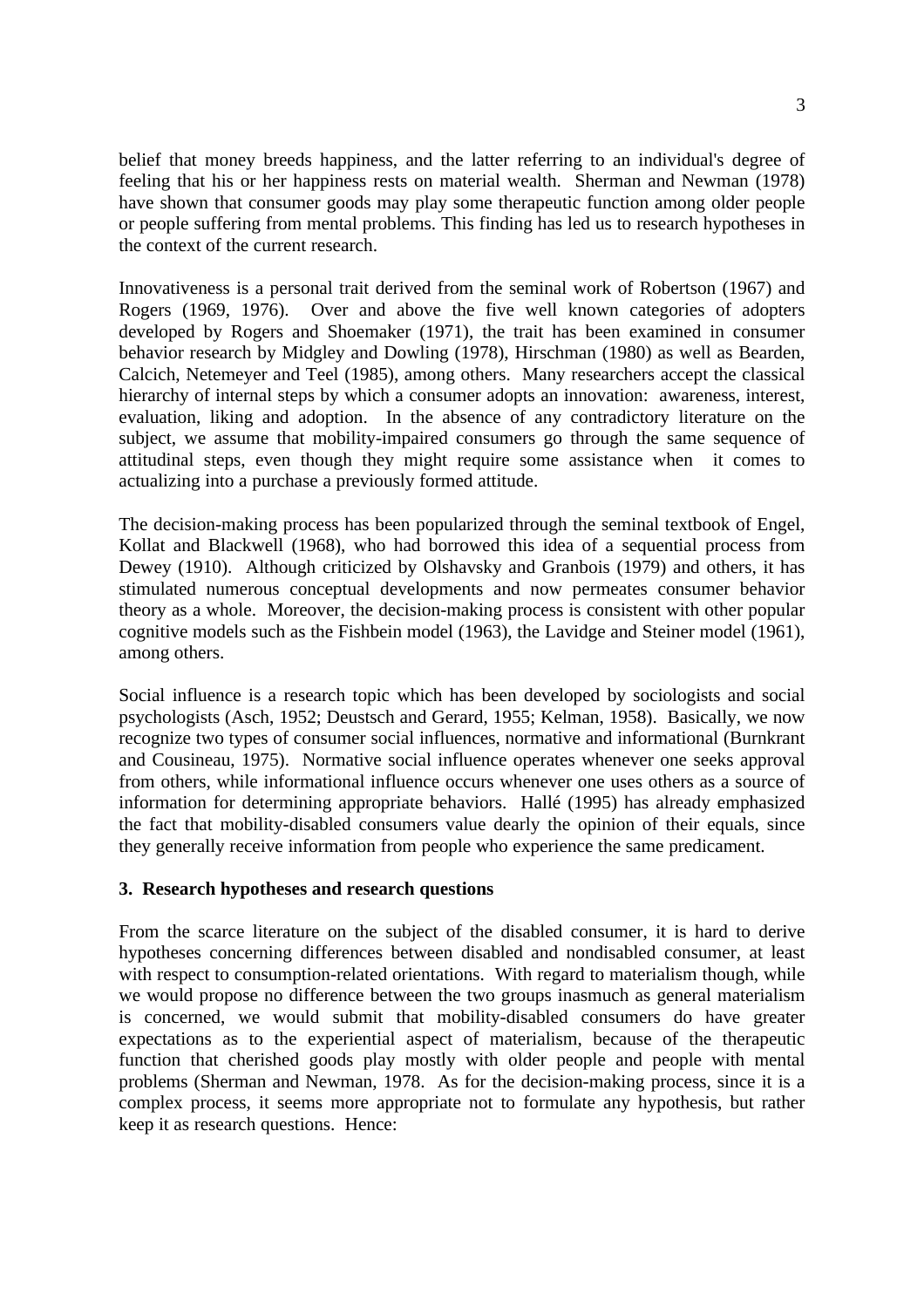- **H1a: Mobility-disabled consumers do not score differently from nondisabled consumers with respect to general materialism.**
- **H1b: Mobility-disabled consumers score higher than nondisabled consumers with respect to personal materialism.**
- **H1c: Mobility-disabled consumers do not score differently from nondisabled consumers with respect to innovativeness.**

### **H1d: Mobility-disabled consumers do not score differently from nondisabled consumers with respect to social influence.**

In line with the second part of the first research objective mentioned above, we now turn to demographics. From Hallé's descriptive account (1995) as well as Reedy's monograph (1993), we submit the following hypotheses:

## **H2a: Mobility-disabled consumers have a personal income which is lower than that of nondisabled consumers.**

**H2b: The proportion of mobility-disabled consumers who do not hold a regular job is higher than that of nondisabled consumers.**

## **H2c: Mobility-disabled consumers as a group are older than nondisabled consumers.**

Finally, the perception of obstacles in the marketplace stands as a research question.

# **4. Method**

### *4.1 Questionnaire*

Because it was more convenient, the data were collected through a questionnaire administered by telephone. An identical questionnaire was put together both for mobilitydisabled and nondisabled consumers, apart from two questions purported to identify the nature of physical handicaps within the group of disabled respondents. A first version was pre-tested with 9 mobility-disabled people attending a day-care center and 3 students attending lectures in a university, and with 5 nondisabled people who were selected at random through the telephone directory. Minor adjustments were made, which involved mainly reducing the range of the various scales. The questionnaire consisted of six sections, four of which corresponding to the four variables and processes mentioned above, the two remaining ones being devoted to patterns of store patronage and to the evaluation of social programs for the disabled.

Materialism was measured using Richins' scale (1987), with the following Likert-type range of answers: completely disagree, more or less agree, completely agree. Table 1 provides the six questions, which have been translated back to English after being drafted in French in the questionnaire.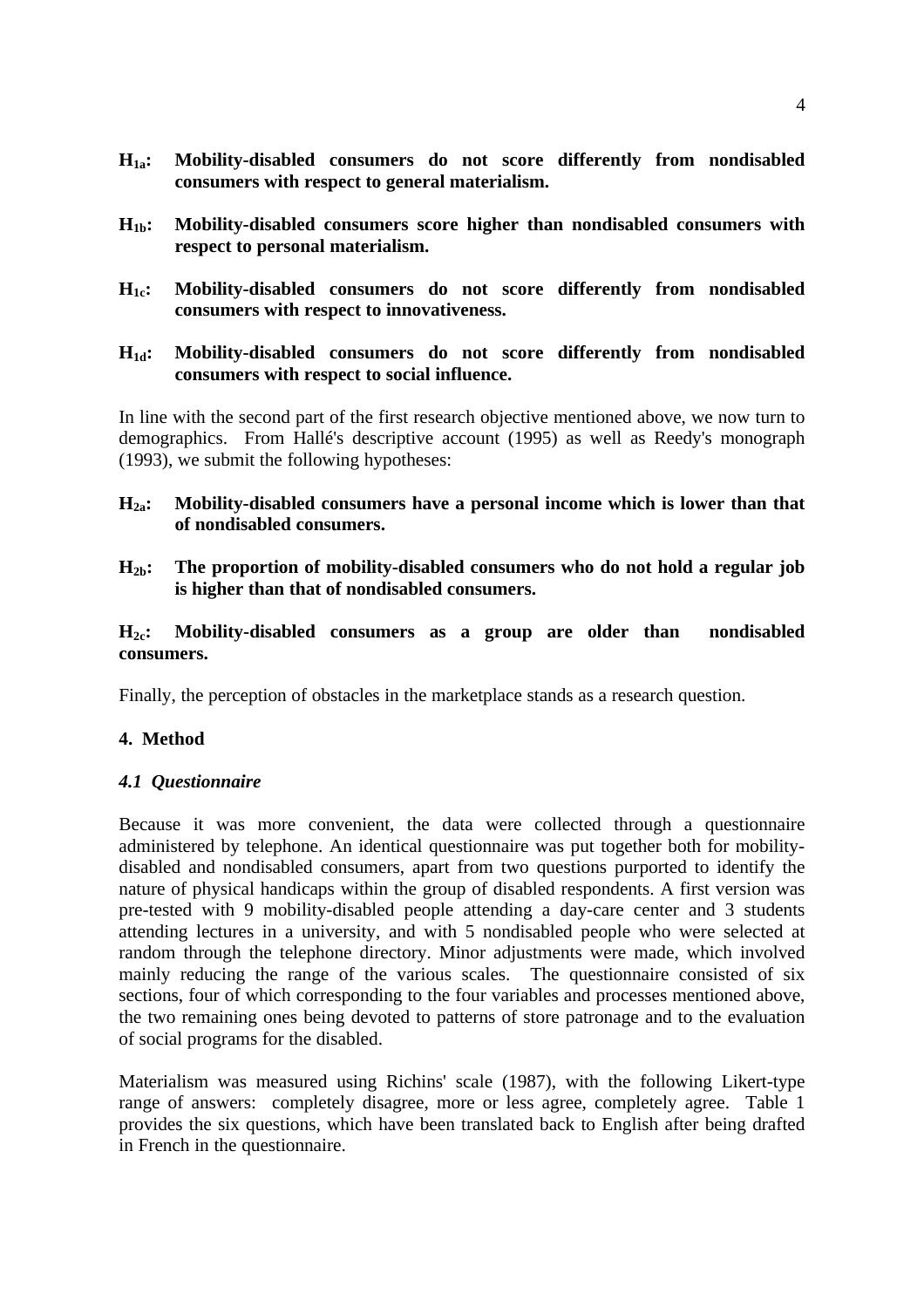### **Table 1**

#### **Statements Used to Measure Materialism**

- 1. It is important for me to own nice things.
- 2. I would like to be rich enough to buy anything I want.
- 3. I would be happier if I could afford more things.
- 4. It really bothers me to realize that I can't afford all the things I want.
- 5. People often overrate material possessions.
- 6. It is true that money does not automatically bring in happiness.

To measure innovativeness, we used three items from the seven-item scale developed by Oliver and Bearden (1985) (same three agreement options). The reduction in the number of items was decided on the basis of feedback resulting from the pre-test. The statements appear in Table 2.

#### **Table 2**

#### **Statements Used to Measure Innovativeness**

- 1. I enjoy buying new and different things.
- 2. I am always among the first customers who buy new products coming to the market.
- 3. I usually don't like to run the risk of loosing something I crave for.

The decision-making process is a complex one to evaluate, since it involves many steps. Within the broad literature on the subject, Hallé's (1995) qualitative investigation was of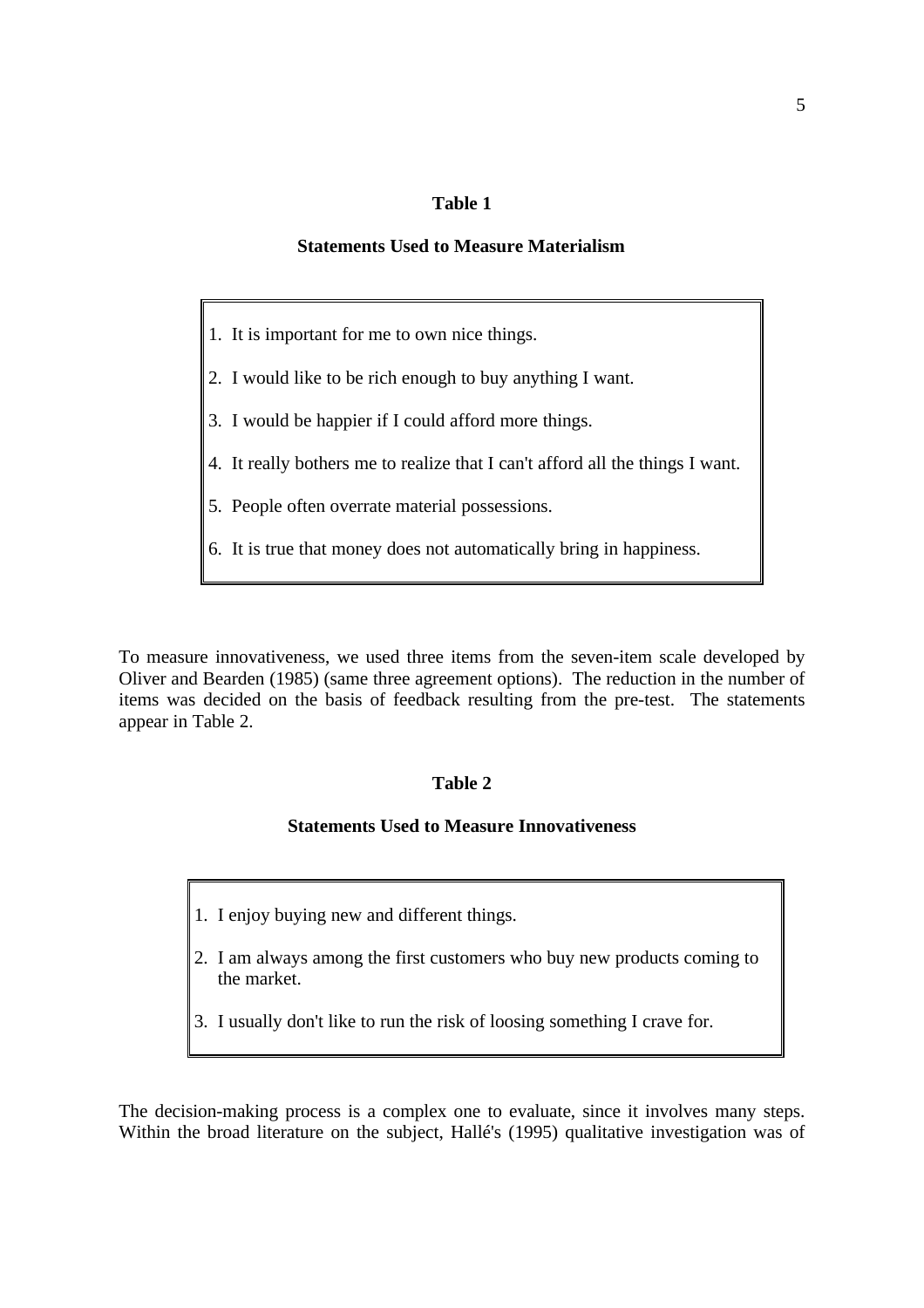particular significance to us, since it deals with consumers in wheelchairs. Berkowitz and Walton's (1978) approach was also useful, although these researchers did not study consumers with infirmities. Questions were developed covering all decision-making steps such as the identification of the problem, information seeking, the buying itself, and so on. Table 3 shows a few questions intended to evaluate some aspects of the decision-making process.

### **Table 3**

# **Questions for Assessing Stages Within the Decision-Making Process**

- 1. When you go out for shopping, do you have specific things to buy in mind?
- 2. Before going out for shopping, do you make up a list of things to buy?
- 3. Can you tell us about the importance you give to the following information sources: advertising, family members, friends, acquaintances, salespeople, experts, personal experience, people in the store?
- 4. Before making up your mind to buy, do you compare brands or products?
- 5. Do you generally believe that all existing brands are equal?

The measure of social influence was taken from MacKenzie and Zaichkowsky (1980) and Biehal (1983). Only two questions were drafted here, the statements of which are reported in Table 4.

# **Table 4**

### **Statements Used to Evaluate the Social Influence Process**

1. Do you consult with people around you, in order to choose the best brand you want to buy?

2. Is it important for you that your entourage gives good ratings to the kind of products you buy?

*4.2 Sampling*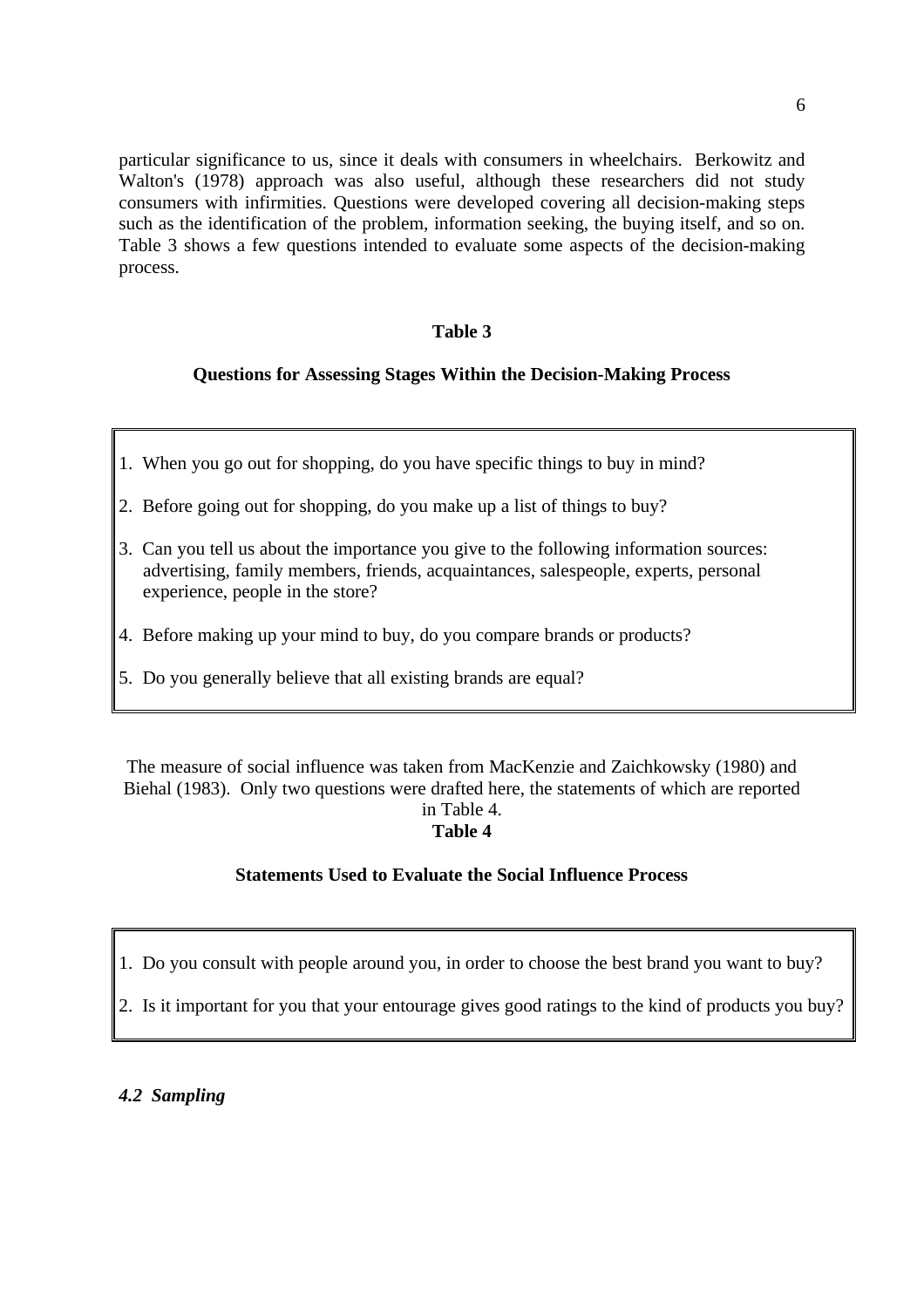The objective was to obtain 100 duly filled-in questionnaires for each group, in a mediumsize Canadian city. We thus contacted a nursing home for mobility-disabled people and finally managed to secure 100 usable questionnaires, as Table 5 shows. As for the second group, 260 names were selected through the telephone directory (systematic sampling), which finally yielded 100 usable questionnaires.

#### **Table 5**

#### **Response Rate**

|                     | <b>Mobility-disabled</b> | <b>Nondisabled</b> |
|---------------------|--------------------------|--------------------|
|                     | consumers                | consumers          |
|                     |                          |                    |
| No. of people       | 172                      | 260                |
| contacted           |                          |                    |
| Absentees           | 56                       | 70                 |
| Refusals            | 14                       | 90                 |
| Wrong language      | 2                        |                    |
| Number of completed | 100                      | 100                |
| questionnaires      |                          |                    |
| Completion rate     | 58.1%                    | 38.4%              |
| Rate of reject      | 8.1%                     | 34.6%              |

#### **5. Results**

#### *5.1 Demographic characteristics*

As can be seen from Table 6, mobility-disabled people are older than their counterparts and the difference is statistically significant (p=0.0001). The distribution of men and women is about the same in both samples. Mobility-disabled consumers are more likely to be singles (Chi-square=15.290; p=0.0004), less educated (Chi-square=51.92; p=0.000), more likely to be unemployed (Chi-square=62.04; p=0.000), and earn a smaller income (Chisquare=32.09; p=0.000). Thus, hypotheses  $H_{2a}$ ,  $H_{2b}$  and  $H_{2c}$  are supported.

#### **Table 6**

#### **Respondents: A Few Demographic Characteristics**

|          | <b>Mobility-disabled</b><br>consumers | <b>Nondisabled</b><br>consumers |
|----------|---------------------------------------|---------------------------------|
| Mean age | 46.8                                  | 38.                             |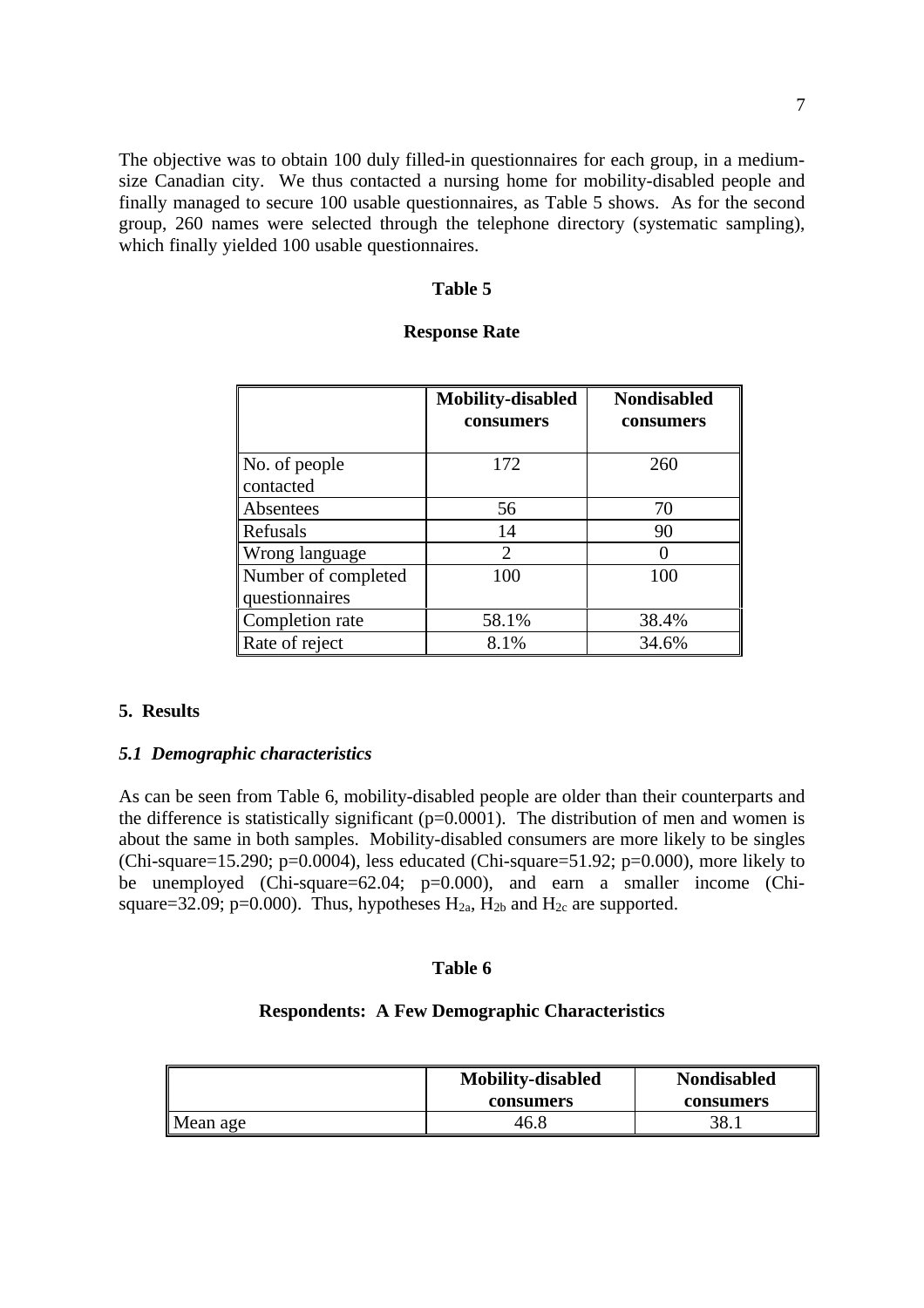| Gender                       |     |     |
|------------------------------|-----|-----|
| -Males                       | 42% | 41% |
| -Females                     | 58% | 59% |
| <b>Marital Status</b>        |     |     |
| -Singles                     | 51% | 39% |
| -Married                     | 21% | 43% |
| -Separated or divorced       | 28% | 18% |
| <b>Educational Level</b>     |     |     |
| -Primary                     | 35% | 2%  |
| -Secondary                   | 44% | 34% |
| -College                     | 6%  | 22% |
| -University                  | 15% | 41% |
| Occupation                   |     |     |
| -Employed                    | 21% | 48% |
| -Unemployed                  | 69% | 21% |
| -Volunteers                  | 6%  | 0%  |
| -Students                    | 4%  | 30% |
| Income                       |     |     |
| -Less than $$10,000$         | 72% | 34% |
| -Between \$10,000 - \$20,000 | 17% | 27% |
| -More than $$20,000$         | 9%  | 36% |
| -No answers                  | 2%  | 3%  |

### *5.2 Reliability of the scales*

Three constraints had to be taken into account before deciding on the final version of the scales being used. First, these were translated from English to French. Second, the range of answers had to be reduced to 3, because 7-item answers were too taxing for mobilitydisabled respondents using the phone. Third, the total length of the questionnaire, that is the number of statements, had also to be reduced, since the original duration of 30-45 minutes was deemed too tiring for impaired people. These considerations probably explain why some reliability estimates (Cronbach's alpha) are less than satisfactory.

The reliability of the materialism scale is 0.54 for disabled respondents, and 0.49 for the comparison group. The value of alpha for the innovativeness scale is respectively 0.46 and 0.15, and the value of alpha for the social influence process is respectively 0.20 and -0.13. Given the low reliability of the social influence scale, the two statements making up the scale were analyzed as individual scales.

#### *5.3 Consumption-related orientations*

Getting back to the first research objective we formulated at the onset of the article, we now proceed to give the formal results of the study. Table 7 displays the scores on personal materialism, since no difference has been found with respect to the general materialism scale. The mean scores are statistically different ( $t=1.67$ ;  $p=0.048$ ), although the difference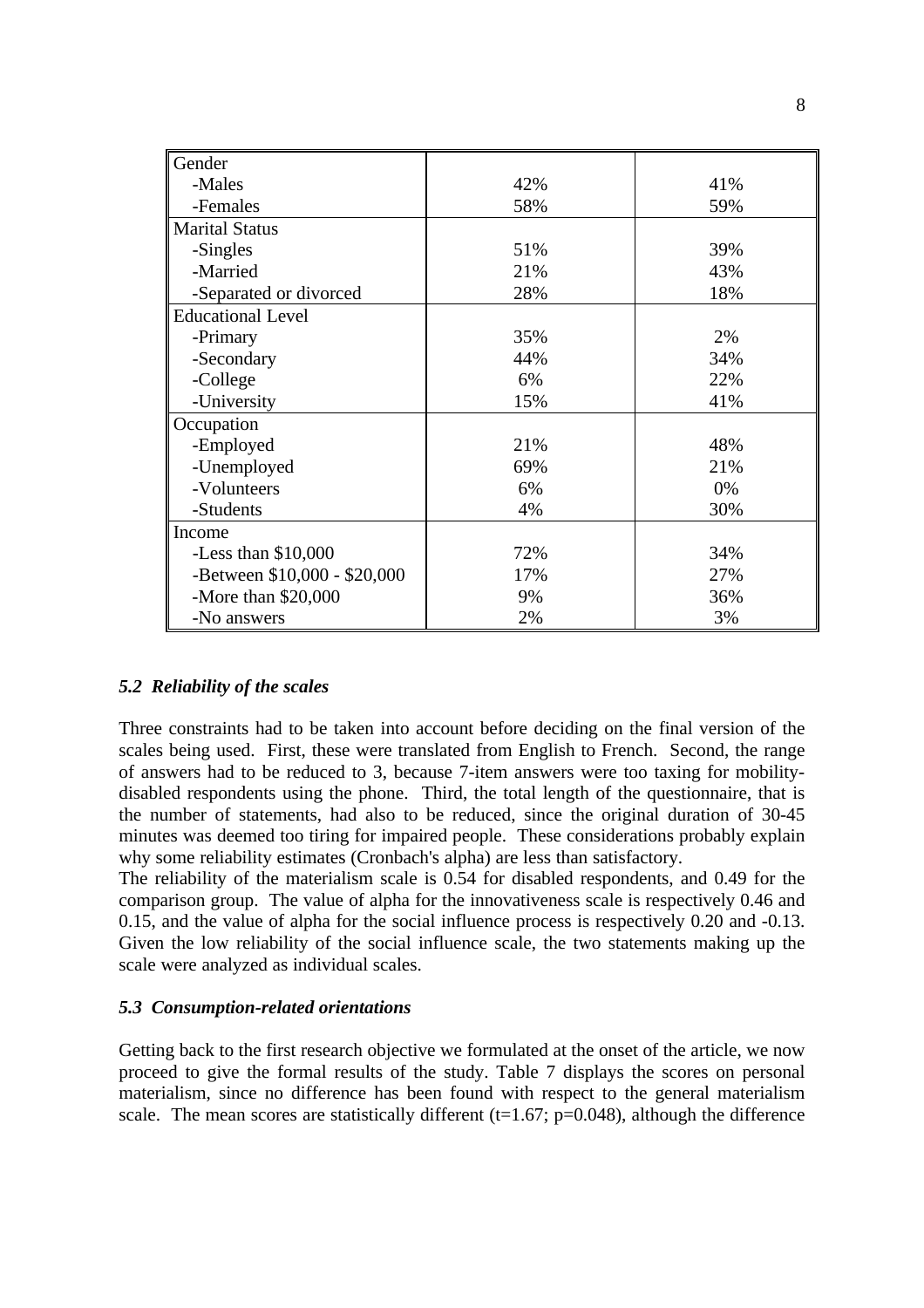is small. As predicted, disabled people are more materialistic than nondisabled consumers. Hence,  $H_{1a}$  and  $H_{1b}$  are both supported.

#### **Table 7**

|                   | <b>Mean score</b> | <b>Standard</b><br><b>Deviation</b> |
|-------------------|-------------------|-------------------------------------|
| Mobility-disabled | 8 97              | 2.04                                |
| Nondisabled       | 8.48              | 2 O.A                               |

### **Observed Differences on Personal Materialism**

Table 8 displays the scores on innovativeness. As can be seen, the means scores between the two groups do not vary much and the difference is not statistically significant  $(t=1.27)$ ;  $p=0.203$ ), which brings support to  $H_{1c}$ , predicting no difference between the two groups.

#### **Table 8**

### **Observed Differences on Innovativeness**

|                   | <b>Mean Scores</b> | <b>Standard</b><br><b>Deviation</b> |
|-------------------|--------------------|-------------------------------------|
| Mobility-disabled | 4.08               | 1.18                                |
| Nondisabled       | 3 87               | 1 በ3                                |

The last formal research hypothesis concerned with consumer theory deals with the social influence process, and submits that there are no differences between the two groups. At this stage, because of the low alpha value for the scale alluded in section 5.2, we can only state that indeed no differences were found when cross-tabulations were made for the two questions (Chi-square=3.270; p=0.19, and Chi-square=3.52; p=0.17), but that the support for  $H_{1d}$  is at best temporary.

#### *5.4 Decision-making process*

The first phase of the decision-making process is need identification. Cross-tabulations between the two groups of respondents show that people from the two groups are very similar. Respondents in both groups have a clear sense of what their consumption needs are and also have a clear idea of the brands they are likely to purchase (Chi-square=4.778; p=0.092).

Inquiring about the importance of various information sources, cross-tabulations again show much similarity between the two groups. The only major difference comes from the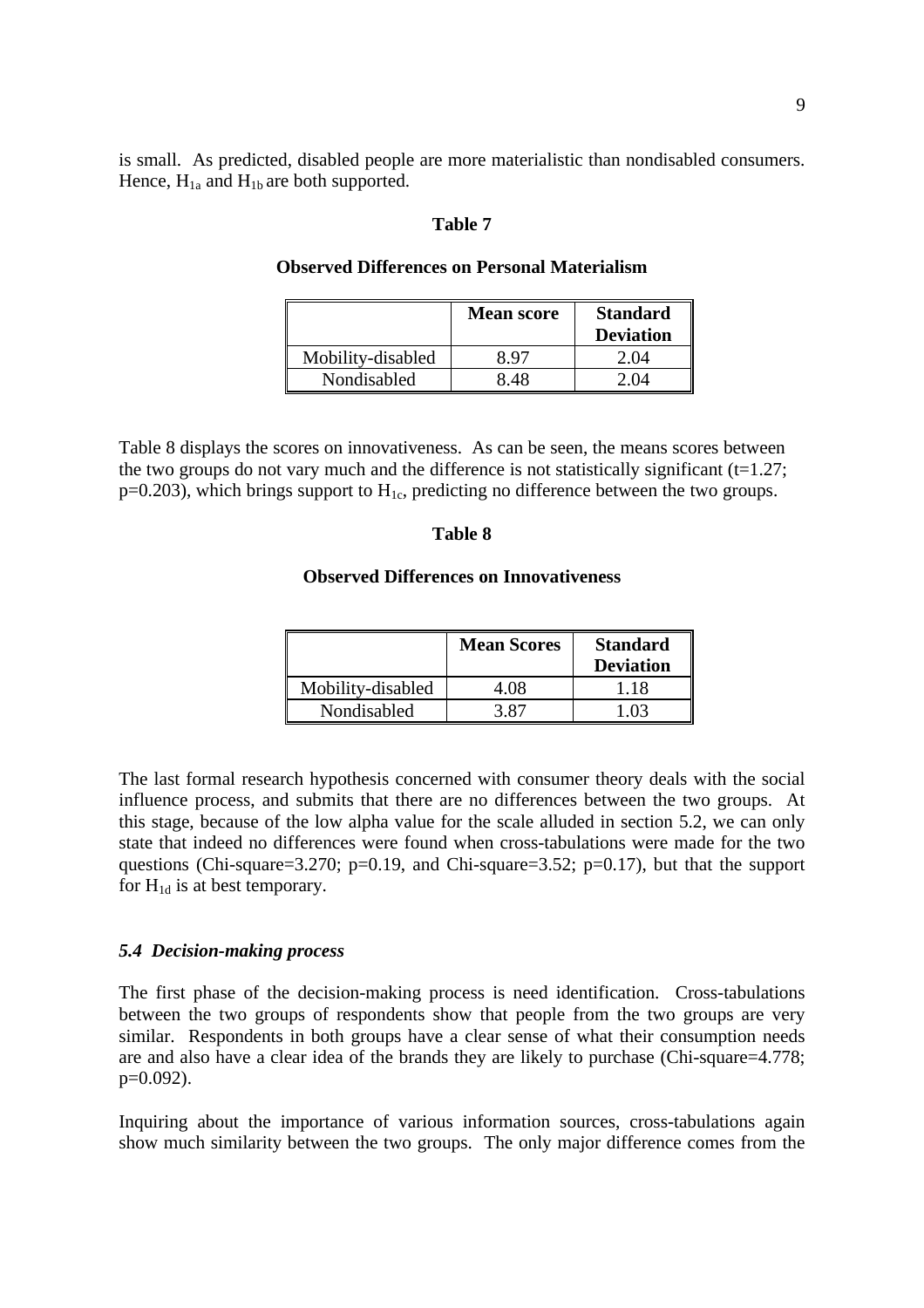fact that mobility-disabled consumers view salespeople as more important than nondisabled consumers (Chi-square= $11.46$ ; p= $0.000$ ).

Referring to spatial shopping patterns this time, as Table 9 shows, disabled people have a preference for large area stores and small ones altogether, while nondisabled people turn out to be mainly indifferent (Chi-square=8.819;  $p=0.012$ ).

### **Table 9**

#### **Observed Differences on Preference for Different Types of Stores**

|                         | <b>Frequencies:</b><br><b>Mobility-disabled</b> | <b>Frequencies:</b><br><b>Nondisabled</b> | <b>Total</b> |
|-------------------------|-------------------------------------------------|-------------------------------------------|--------------|
| Prefer small area store | 16                                              |                                           |              |
| Prefer wide area store  | 43                                              |                                           |              |
| Like any type of store  |                                                 |                                           |              |
| Total                   | 00                                              | QC                                        |              |

With regard to evaluation criteria, Table 10 displays data which show that both groups of people are identical inasmuch as four criteria are concerned: service, quality of product, guarantee and price, while they differ on their perception of the importance of brand and packaging. People with infirmities give more importance to brand and packaging than their counterparts.

### **Table 10 Observed Differences on the Importance of Various Evaluation Criteria**

| <b>Frequencies:</b><br><b>Mobility-disabled</b> |             | <b>Frequencies:</b><br><b>Nondisabled</b> |            |             | D-<br>value<br>square |  |
|-------------------------------------------------|-------------|-------------------------------------------|------------|-------------|-----------------------|--|
| <b>Not</b>                                      | <b>More</b> | .   Verv                                  | Not   More | <b>Verv</b> |                       |  |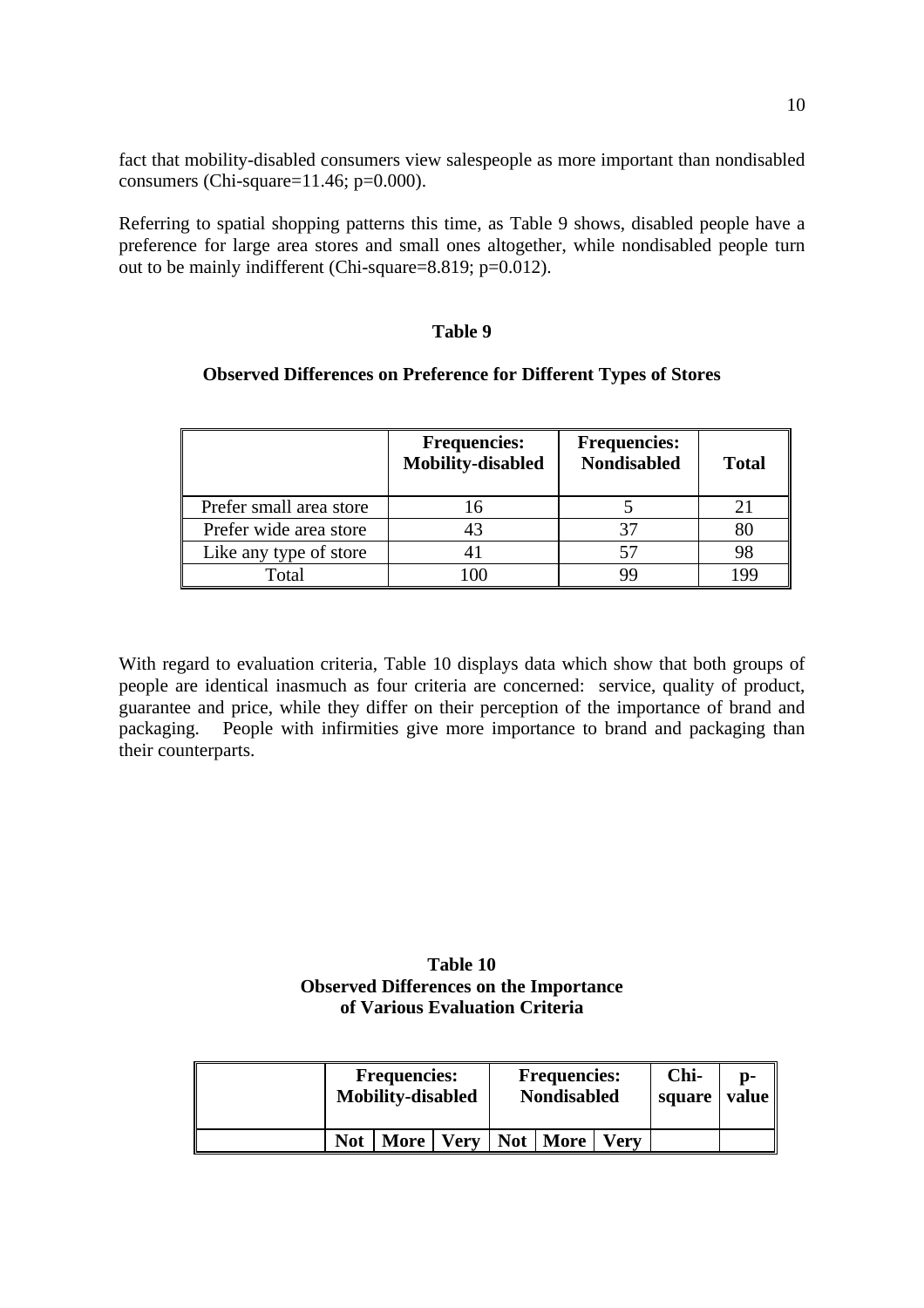|              | at             | <b>or</b> | much           | at             | <b>or</b>   | much           |      |      |
|--------------|----------------|-----------|----------------|----------------|-------------|----------------|------|------|
|              | all            | less      | S <sub>O</sub> | all            | <b>less</b> | S <sub>0</sub> |      |      |
| <b>Brand</b> | 15             | 40        | 45             | 11             | 58          | 30             | 6.99 | 0.03 |
| Service      | 3              | 15        | 82             | $\overline{2}$ | 19          | 78             | 0.76 |      |
| Quality      |                |           | 93             | っ              | 9           | 88             | 2.38 |      |
| Guarantee    | $\overline{2}$ | 10        | 88             | 5              | 17          | 77             | 3.82 |      |
| Packaging    | 34             | 42        | 24             | 35             | 53          | 11             | 6.11 | 0.04 |
| Price        | 3              | 11        | 86             | 3              | 19          | 76             | 2.73 |      |

#### **Table 11**

# **Observed Differences on Satisfaction**

|                                            |                         | <b>Frequencies:</b><br><b>Mobility-disabled</b> |                                       | <b>Frequencies:</b><br><b>Nondisabled</b> |                                  | Chi-<br>square                        | p-<br>value |      |
|--------------------------------------------|-------------------------|-------------------------------------------------|---------------------------------------|-------------------------------------------|----------------------------------|---------------------------------------|-------------|------|
|                                            | <b>Not</b><br>at<br>all | <b>More</b><br>or<br>less                       | <b>Very</b><br>much<br>S <sub>0</sub> | <b>Not</b><br>at<br>all                   | <b>More</b><br><b>or</b><br>less | <b>Very</b><br>much<br>S <sub>0</sub> |             |      |
| Access to<br>stores for m-d.               | 7                       | 54                                              | 39                                    | 15                                        | 60                               | 23                                    | 7.33        | 0.02 |
| Access to<br>displays for m-d.             | 22                      | 54                                              | 23                                    | 38                                        | 48                               | 13                                    | 7.39        | 0.02 |
| Salespeoples'<br>attitudes towards<br>m-d. | 8                       | 33                                              | 59                                    | 8                                         | 35                               | 45                                    | 1.18        |      |
| <b>Facilities</b> for<br>m-d.              | 16                      | 52                                              | 32                                    | 29                                        | 44                               | 22                                    | 6.15        | 0.04 |
| Special services<br>for m-d.               | 6                       | 32                                              | 62                                    | 6                                         | 45                               | 41                                    | 6.15        | 0.04 |
| Fitting rooms<br>adapted for m-d.          | 46                      | 21                                              | 18                                    | 49                                        | 28                               | 11                                    | 2.73        |      |
| Reserved<br>parking for m-d.               | 17                      | 40                                              | 39                                    | 6                                         | 24                               | 68                                    | 17.1        | 0.00 |

The last phases of the decision-making process are purchase and post-purchase evaluation. What comes out of the analysis of the results is that both groups behave similarly in that respect.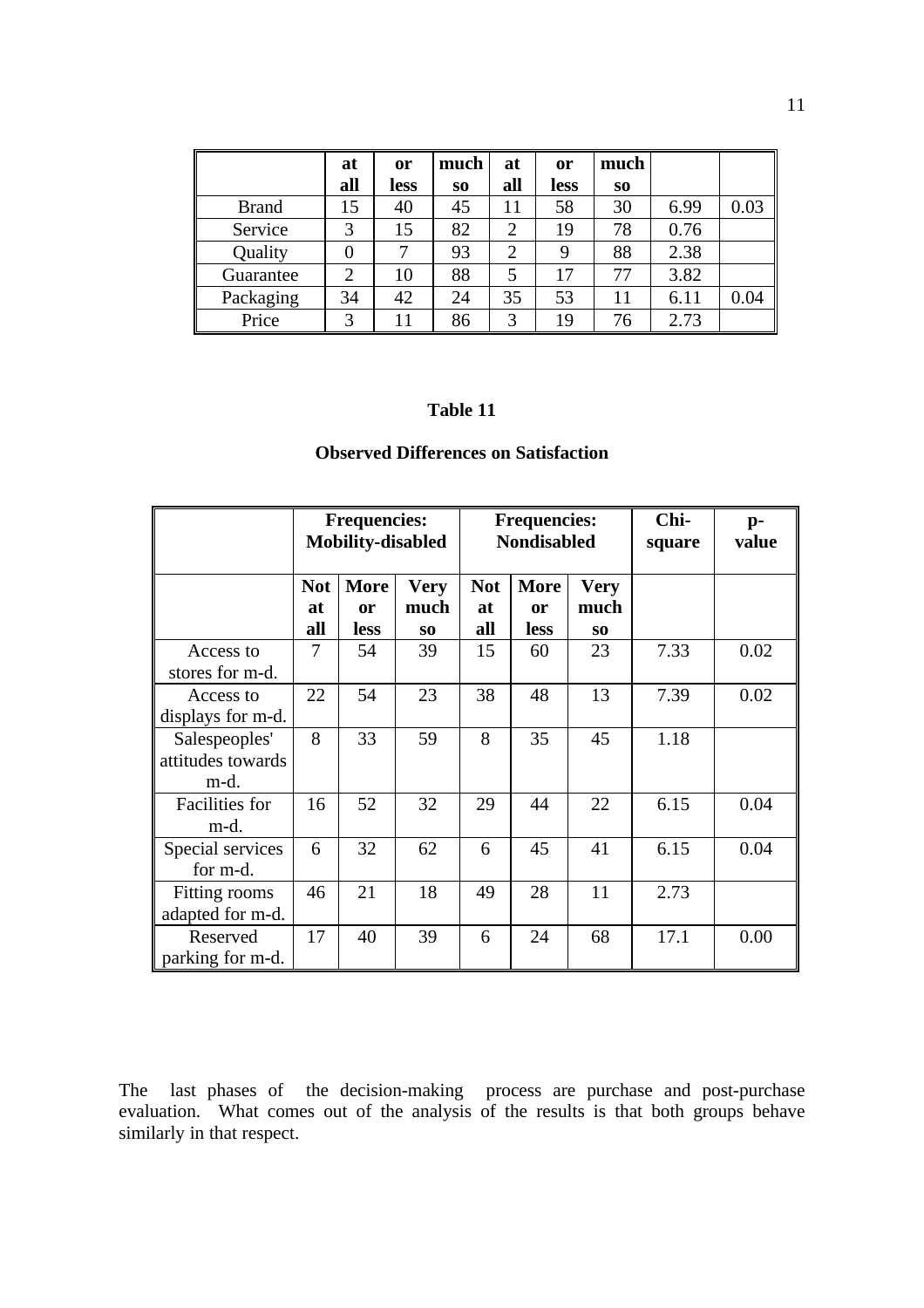Table 11 also gives a measure of comparison between both groups of respondents as to their degree of satisfaction with regard to specific features within stores. From these numbers it emerges that nondisabled people tend to exaggerate certain difficulties that disabled people have to go through: how to enter stores, how to get close to the store displays, how to move inside the store, while they give some higher appreciation as to the parking facilities that have been arranged for the disabled. The former perceptions might be explained in part by the fact that unimpaired people have not yet figured out the resourcefulness of their counterparts, and the latter one by the fact that special parking spaces appear so openly convenient to those who do not use them.

### *5.5 Perception of surrounding obstacles*

The second research objective was concerned with the perception of obstacles mobilitydisabled people have to face up to in order to do their shopping. Among a list of items, transportation is the one which appears the most serious, since 28% of mobility-disabled respondents consider it very significant. Moreover, the fact that close to 33% of these same impaired respondents avail themselves of special transportation facilities does not seem to alleviate the problem, because new obstacles stem from the pick-up time schedule or the physical location where boarding takes place.

Time constraint on the other hand does not represent a major factor for mobility-impaired people, who, surprisingly enough at first glance, turn out to be less affected than nondisabled people, as Table 12 shows (Chi-square=8.48; p=0.014). A plausible explanation for this result might come from the realization that, as previously noted, 69% of the former group of individuals are unemployed and as a consequence dispose of more leisure time.

### **Table 12**

#### **Observed Differences on Time Constraint As a Source of Difficulty**

|                    | <b>Frequencies:</b><br><b>Mobility-disabled</b> | <b>Frequencies:</b><br><b>Nondisabled</b> | <b>Total</b> |
|--------------------|-------------------------------------------------|-------------------------------------------|--------------|
| No difficulty      |                                                 |                                           |              |
| Average difficulty | 4 I                                             | 36                                        |              |
| Serious difficulty | 12                                              |                                           | 40           |
| Total              | -00                                             | 100                                       |              |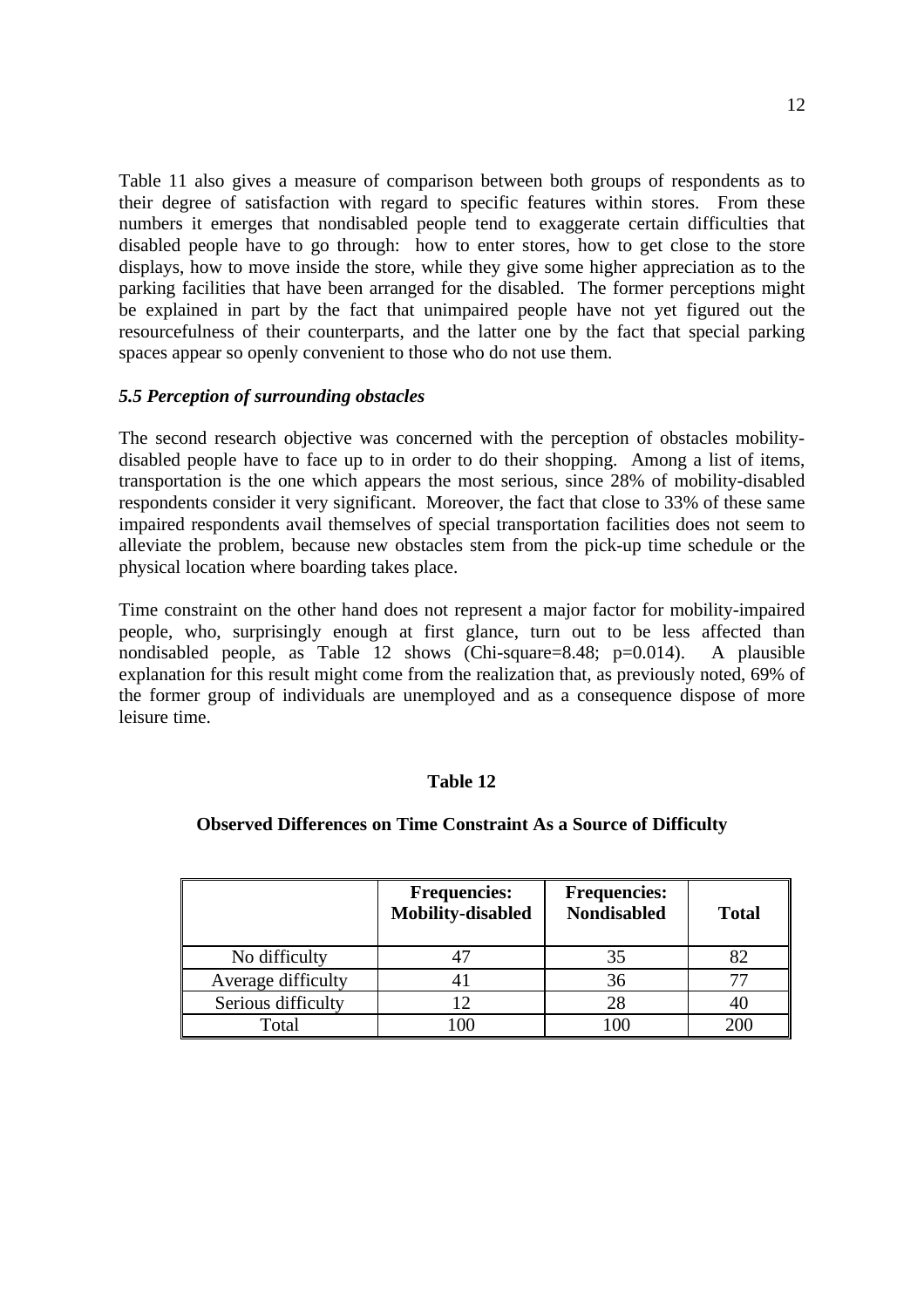### **6. Conclusions**

In an exploratory research, one is bound to encounter limitations which in more streamlined research would disqualify the results arrived at. A case in point here is the low reliability of the scales which have been used. Although this situation might be tolerated in the light of the difficulty in using the original scales with impaired respondents, it would be of the utmost importance in future reserach to develop more dependable instruments. The design of new instruments should take into account the physical limitations as well as the cultural aspects associated with mobility impairment.

At a more theoretical or conceptual level, lessons can be learned from the mere observation that not only mobility-impaired people are not used to being investigated for marketing research purposes, as we have found, but that they still represent a group of people about which consumer behavior concepts have to be studied more thoroughly. On the one hand, future researchers might concentrate on more qualitative work through in-depth interviews for instance, trying to lay the foundations for specific models of consumer behavior of the mobility-impaired with critical variables to analyze. On the other hand, other researchers could stick to existing concepts, for instance evaluation criteria, but resort to less biased approaches for applying them. Elicitation techniques (Bech-Larsen & al. 1997) could be looked at here.

In spite of severe limitations attached to the present study, one might draw some tentative implications at the managerial level. The most obvious one, which comes form Reedy (1993), is that a physiographic segmentation could be an inspiring guidance. Depending on the distinctions between the similar terms of deficiencies, impairments and handicaps (Fougeyrollas, 1994), as well as the various types involved, consumers are bound to give more importance to different features of the stores' offer, so that marketing efforts should be adapted. For instance, the mobility-disabled expect more assistance from salespeole, which would have to translate into specific training for those individuals dealing on a regular basis with these customers.

One other implication would advocate for a more extensive application of relatively new concepts in industrial design, also mentioned in Reedy (1993): universal and adapted design. By working on such an approach, manufacturers could incorporate product features which could not only help market them properly to customers, but would also make certain customers less marginalized. Avant-garde could also eventually be derived from this revived fashion in architecture, Fench-Shui, which comes from the Chinese ancien art of placement and living in harmony with the environment (Rossbach, 1991; Wong, 1996).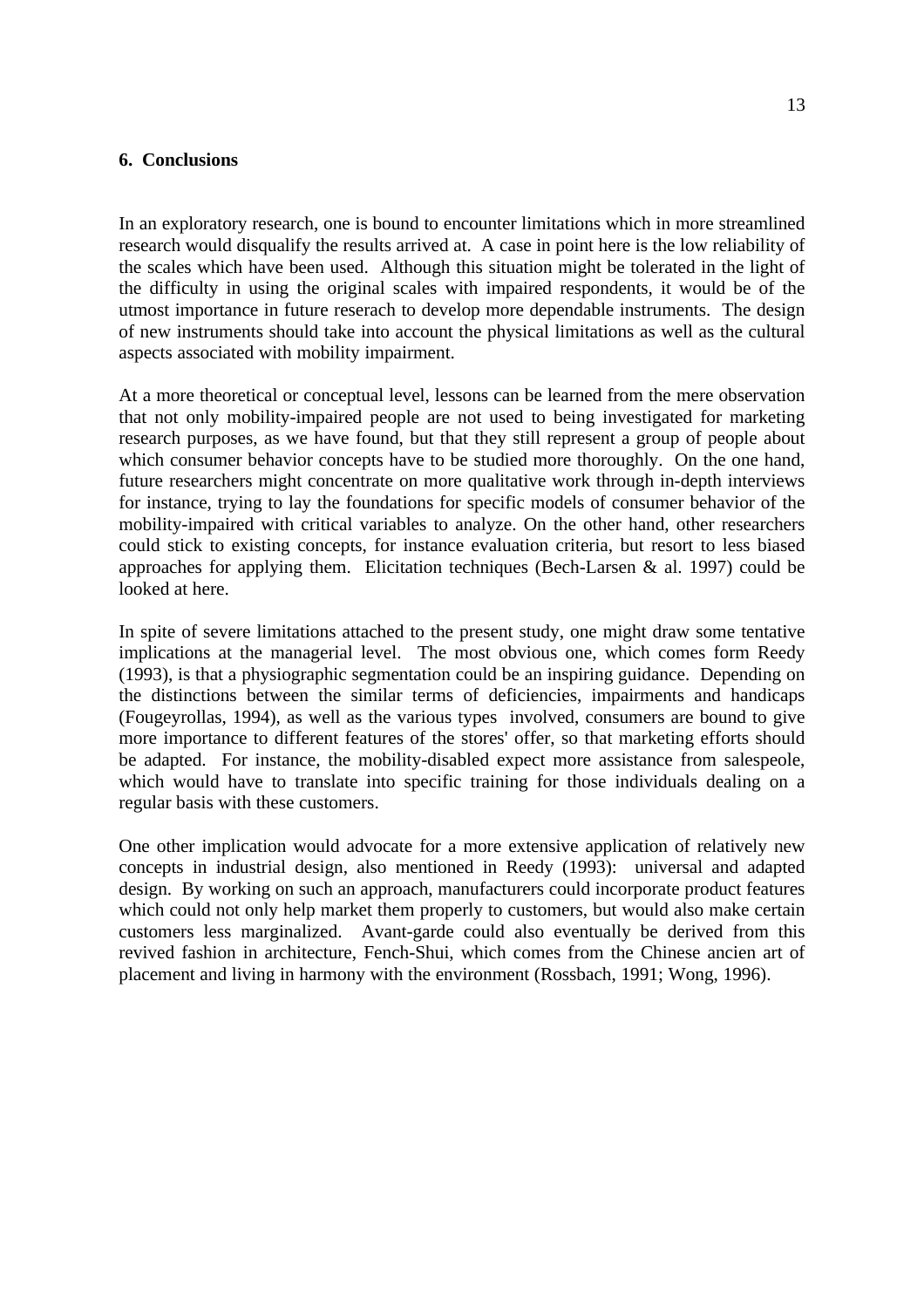#### **References**

Asch, S., 1952. Social Psychology, Englewoods Cliffs, New Jersey: Prentice-Hall.

Bearden, W. O., S. E. Calcich, R. G. Netemeyer & J. E. Teel, 1985. "An Exploratory Investigation of Consumer Innovativeness and Interpersonal Influences", Advances in Consumer Research, Vol. 13.

Bech-Larsen, T., N. Asger Nielsen, K. Grunert & E. Sorensen, 1997. "Attributes of Low Involvement Products", 26th EMAC Conference, Warwick Business School, 125-144.

Belk, R. W., 1984. "Three Scales to Measure Constructs Related to Materialism: Reliability, Validity and Relationships to Measures of Happiness", Advances in Consumer Research, Vol. 11, T. C. Kinnear, eds. 291-297.

Belk, R. W., 1985. "Materialism: Trait Aspects of Living in the Material World", Journal of Consumer Research, Vol. 18, 265-280.

Berkowitz E. N. & J. R. Walton, 1978. "The Effects of Choice Complexity and Decision Freedom on Consumer Choice Behavior", Advances in Consumer Research, Vol. 6, 206- 216.

Biehal, G. J., 1983. "Consumer Prior Experiences and Perceptions in Auto Repair Choice", Journal of Marketing, Vol. 47, 82-91.

Burnkrant, R. E. & A. Cousineau, 1975. "Informational and Normative Social Influence in Buyer Behavior", Journal of Consumer Behavior, Vol. 2, 206-215.

Burnett, J. J. & P. Paul, 1996. "Assessing the Media Habits and Needs of the Mobility-Disabled Consumer", Journal of Advertising, Vol. XXV, No. 3, 47-59.

Deutsch, M. & H. Gerard, 1955. "A Study of Normative and Informational Influence upon Individual Judgment", Journal of Abnormal and Social Psychology, Vol. 51, 629-636.

Dewey, J., 1910. How We Think, New York: Heath.

Engel, J. F., D. T. Kollat & R. D. Blackwell, 1968. Consumer Behavior, Holt, Rinehart & Winston.

Fishbein, M., 1963. "An Investigation of the Relationships between Beliefs about an Object and the Attitude toward That Object", Human Relations, Vol. 16, 233-240.

Fougeyrollas, P., 1994. "Les modèles explicatifs des conséquences des maladies et des traumatismes: le processus de production des handicaps", Élargir les horizons, Office des personnes handicapées du Québec, 45-54.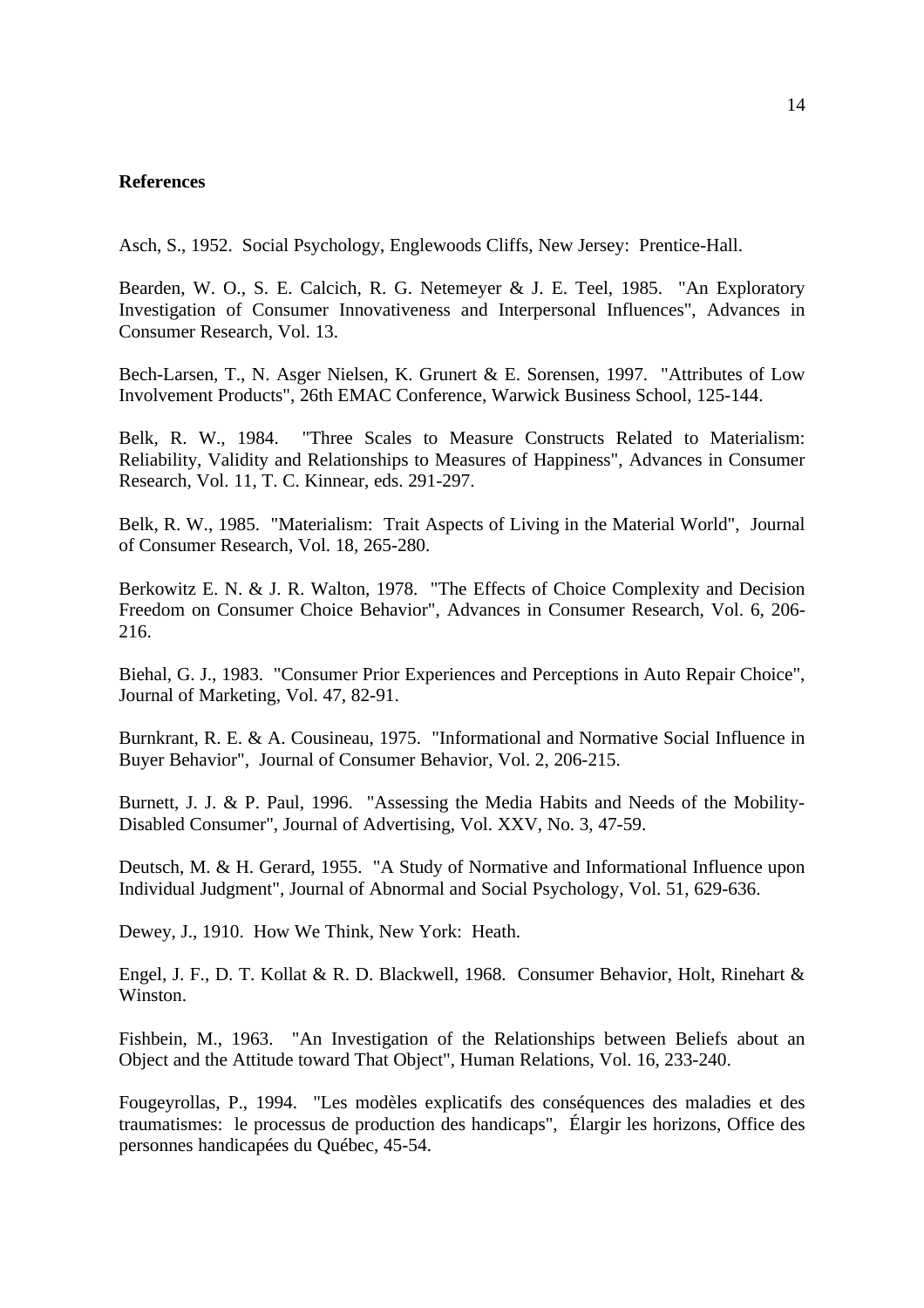Hallé, M., 1995. Le comportement des consommateurs handicapés en fauteuil roulant, Unpublished M. Sc. Thesis, Faculty of Administration, University of Sherbrooke.

Hirschman, E. C. 1980. "Innovativeness, Novelty Seeking, and Consumer Creativity", Journal of Consumer Research, December, 283-295.

Kelman, H. C., 1958. "Compliance, Identification, and Internalization: Three Processes of Attitude Change", Journal of Conflict Resolution, Vol. 2, 51-60.

Lavidge, R. J. & G. A. Steiner, 1961. "A Model for Predictive Measurements of Advertising Effectiveness", Journal of Marketing, Vol. 25, 59-62.

MacKenzie, S. B. & J. L. Zaichkowsky, 1980. "An Analysis of Alcohol Advertising Using French and Raven's Theory of Social Influence", Advances in Consumer Research, Vol. 8, 708-712.

Midgley, D. F. & G. R. Dowling, 1978. "Innovativeness: The Concept and its Measurement", Journal of Consumer Research, March, 229-242.

National Center for Health Statistics, 1988. Current Estimates from the National Health Interview Survey, Series no. 10, No. 173.

Oliver, R. L. & W. O. Bearden, 1985. "Crossover Effects in the Theory of Reasoned Action: A Moderating Influence Attempt", Journal of Consumer Research, Vol. 12, 324- 340.

Olshavsky R. W. & D. H. Granbois, 1979. "Consumer Decision Making - Fact or Fiction?", Journal of Consumer Research, Vol. 6, 93-100.

Reedy, J., 1993. Marketing to Consumers With Disabilities, Chicago: Probus Publishing Company.

Richins, M. L., 1987. "Media, Materialism and Human Happiness", Advances in Consumer Research, Vol. 14, 352-356.

Richins, M. L., 1992. "A Consumer Values Orientation for Materialism and its Measurement: Scale Development and Validation", Journal of Consumer Research, Vol. 19, 309-312.

Richins, M. L., K. K. R. McKeage & D. Najjar, 1992. "An Exploration of Materialism and Consumption-Related Affect", Advances in Consumer Research, Vol. 19, 229-235.

Robertson, T. S., 1967. "The Process of Innovation and the Diffusion of Innovation", Journal of Marketing, Vol. 31, 14-19.